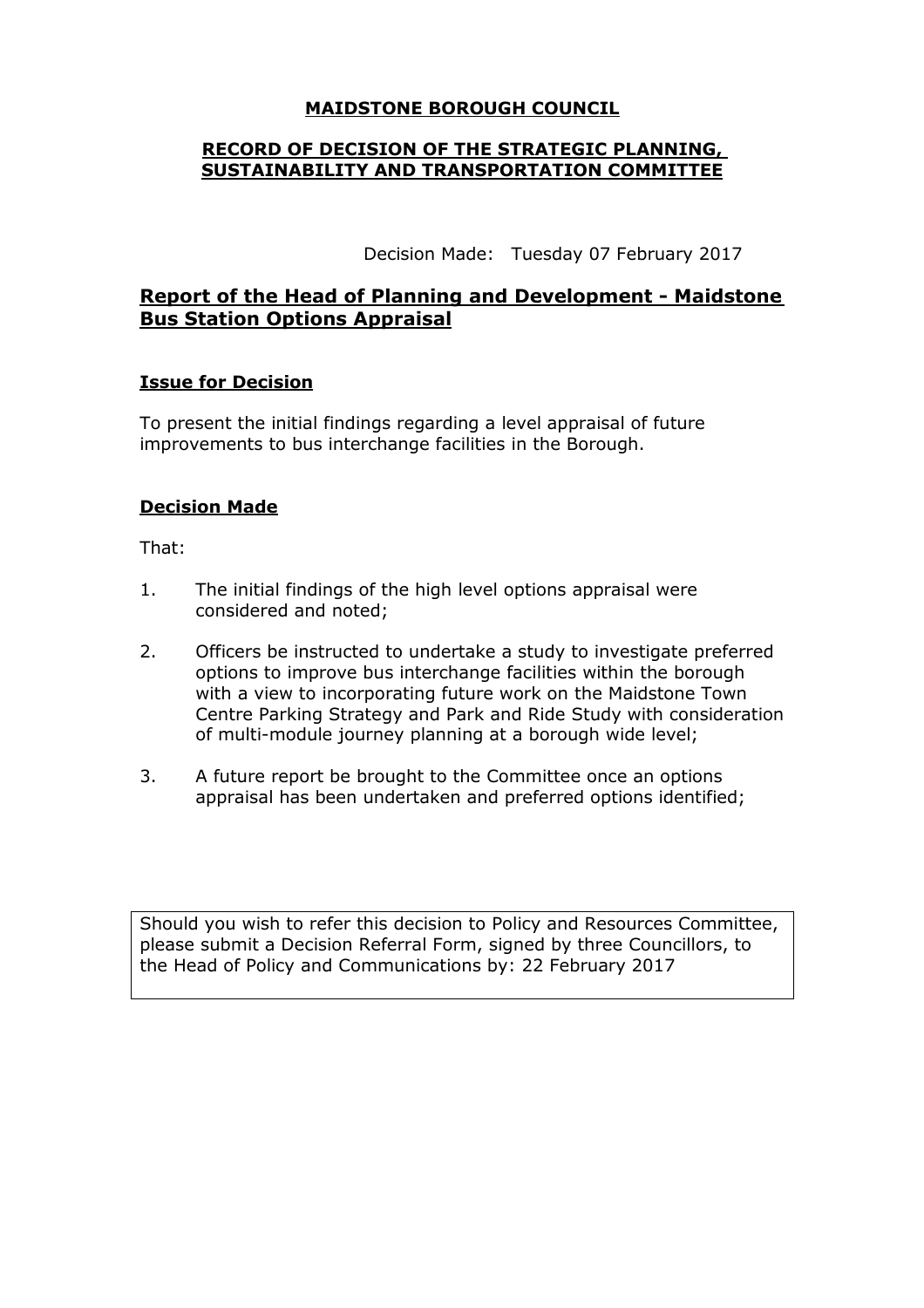## **MAIDSTONE BOROUGH COUNCIL**

### **RECORD OF DECISION OF THE STRATEGIC PLANNING, SUSTAINABILITY AND TRANSPORTATION COMMITTEE**

Decision Made: Tuesday 07 February 2017

# **Report of the Head of Planning and Development - Response to Regulation 18 Consultation on the Medway Council Local Plan (2012-2035)**

#### **Issue for Decision**

To consider the Council's response to Medway Council's Local Plan Regulation 18 consultation document.

# **Decision Made**

That Officers be instructed to send the formal response to Medway Council's Local Plan Regulation 18 consultation with an additional paragraph highlighting the Inspector's comments in relation to employment need.

Should you wish to refer this decision to Policy and Resources Committee, please submit a Decision Referral Form, signed by three Councillors, to the Head of Policy and Communications by: 22 February 2017